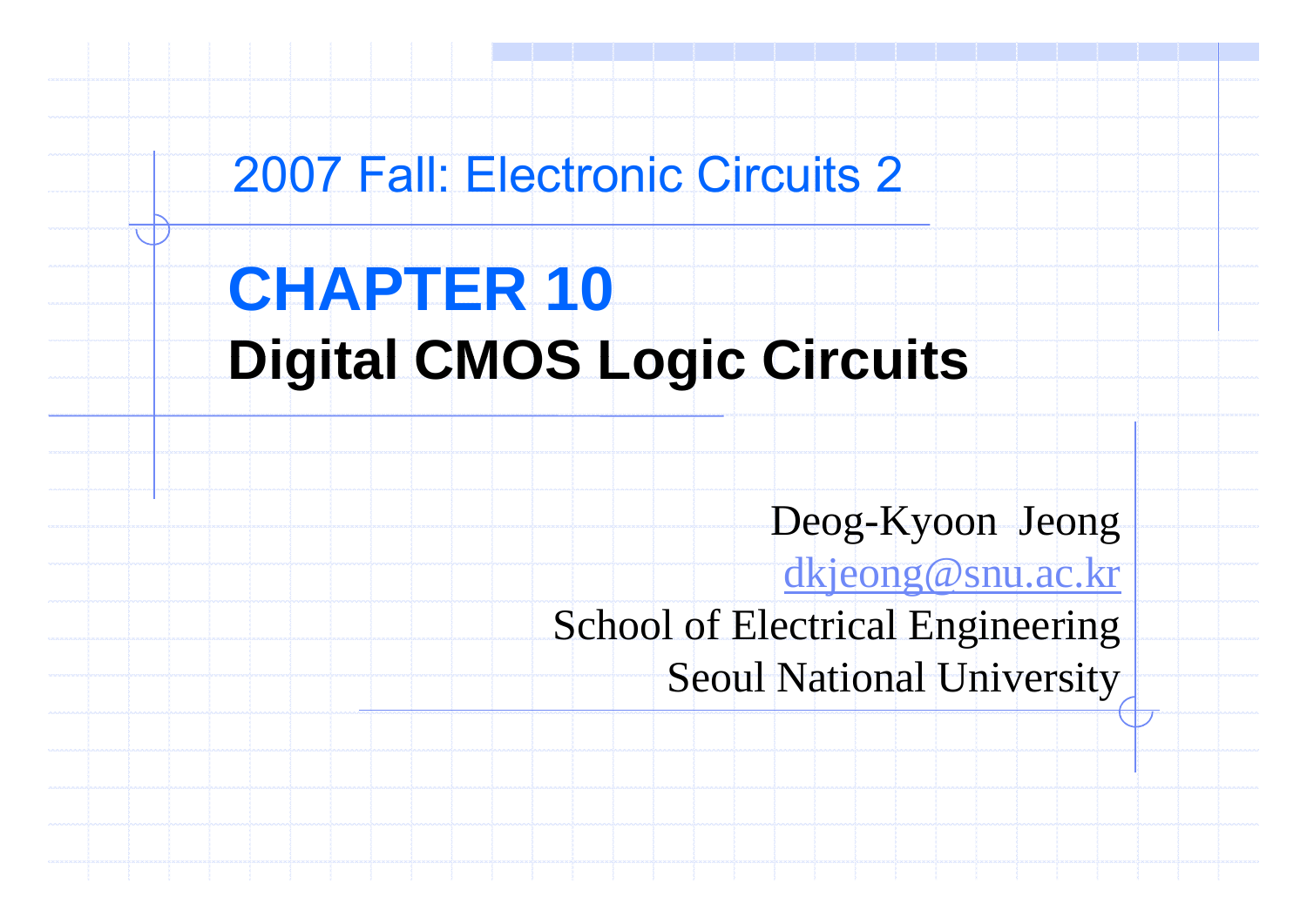### **Introduction**

- ◆ In this chapter, we will be covering...
	- Digital Circuit Design
	- **Design and Performance Analysis of the CMOS Inverter**

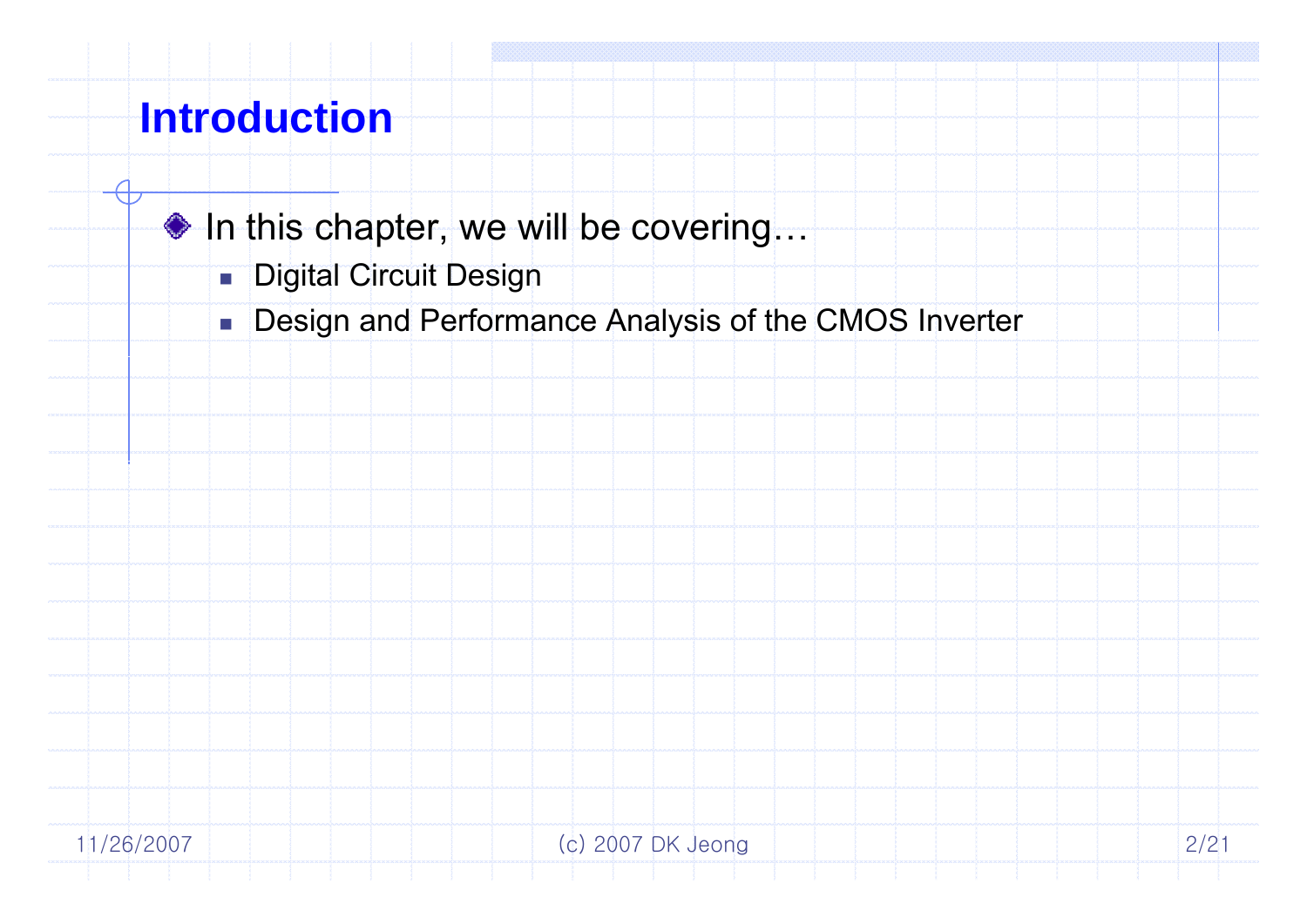### ◆ Digital IC technologies and logic-circuit families

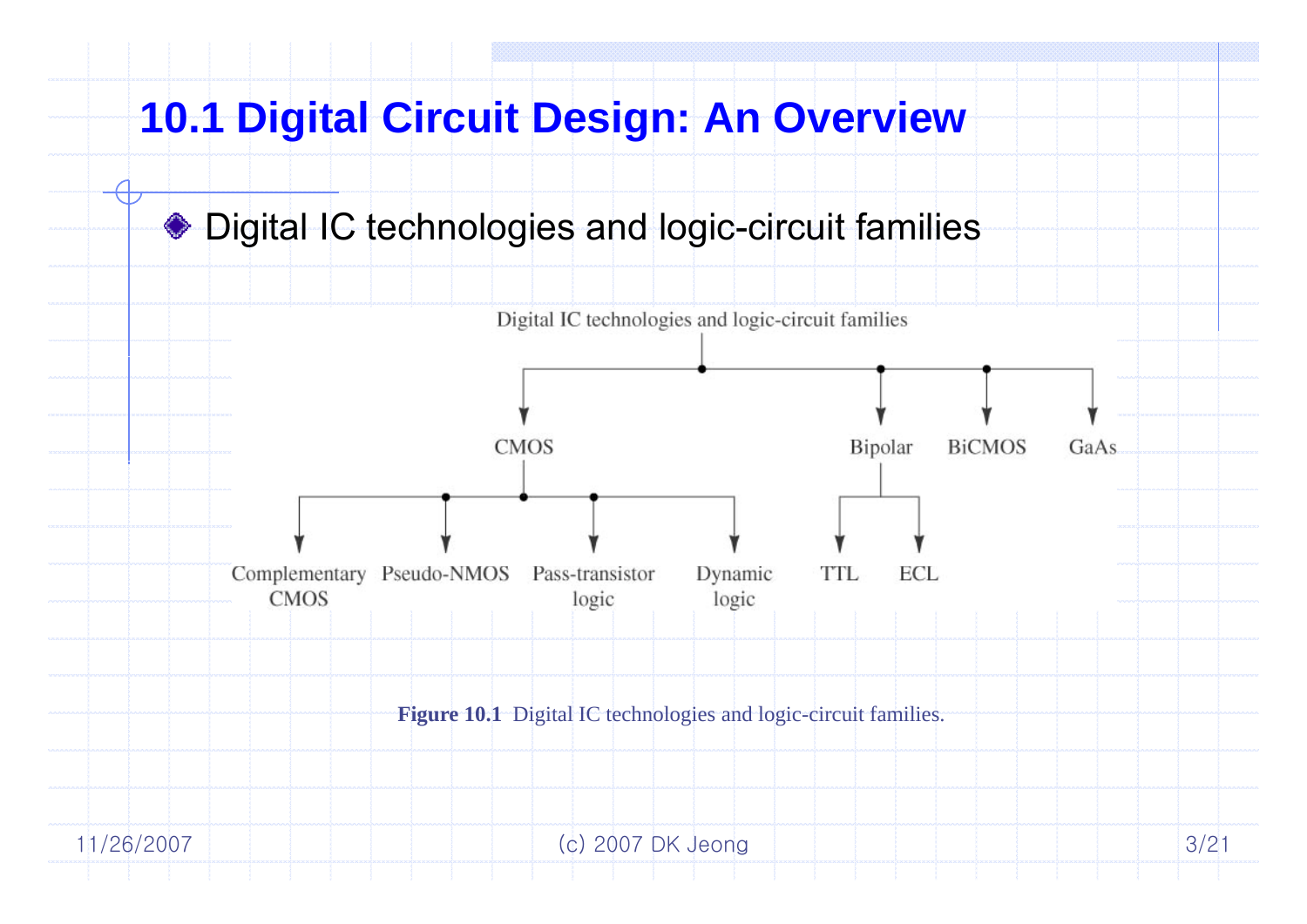#### **-**- 10.1.1 Digital IC Technologies and Logic-Circuit Families

### ♦ Brief remarks of four technology

- **CMOS**
	- Low static power dissipation.
	- $\bullet$  High input impedance for temporary storage.
	- Device scaling possible for higher level of integration.
	- CMOS logic types: complementary MOS (CMOS), pseudo - NMOS, pass-transistor logic and dynamic CMOS logic.

### **Bipolar**

- Transistor-transistor logic (TTL or Schottky TTL)
- Emitter-coupled logic (ECL): suitable for high speed operation

## **BiCMOS**

**GaAs**

Г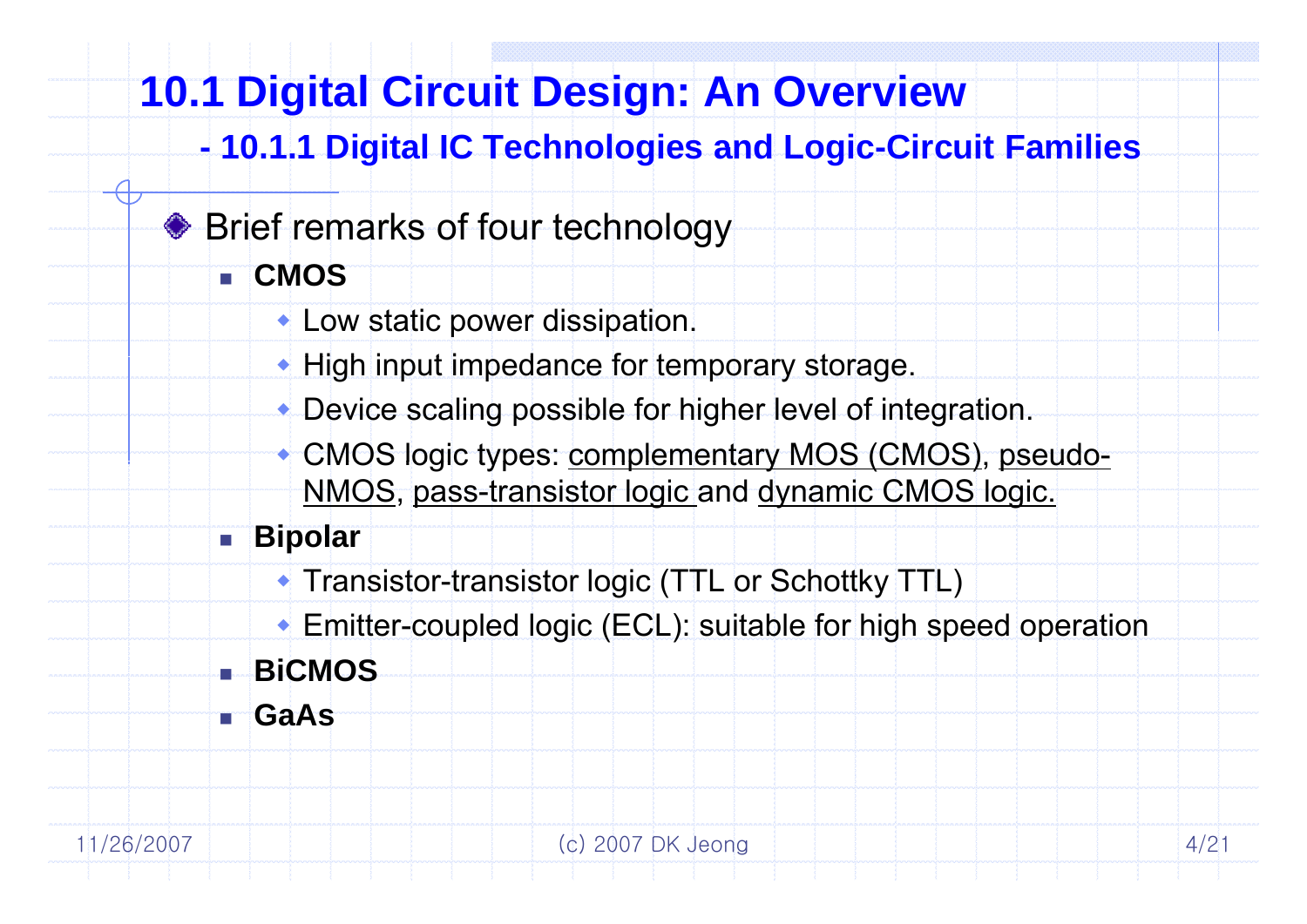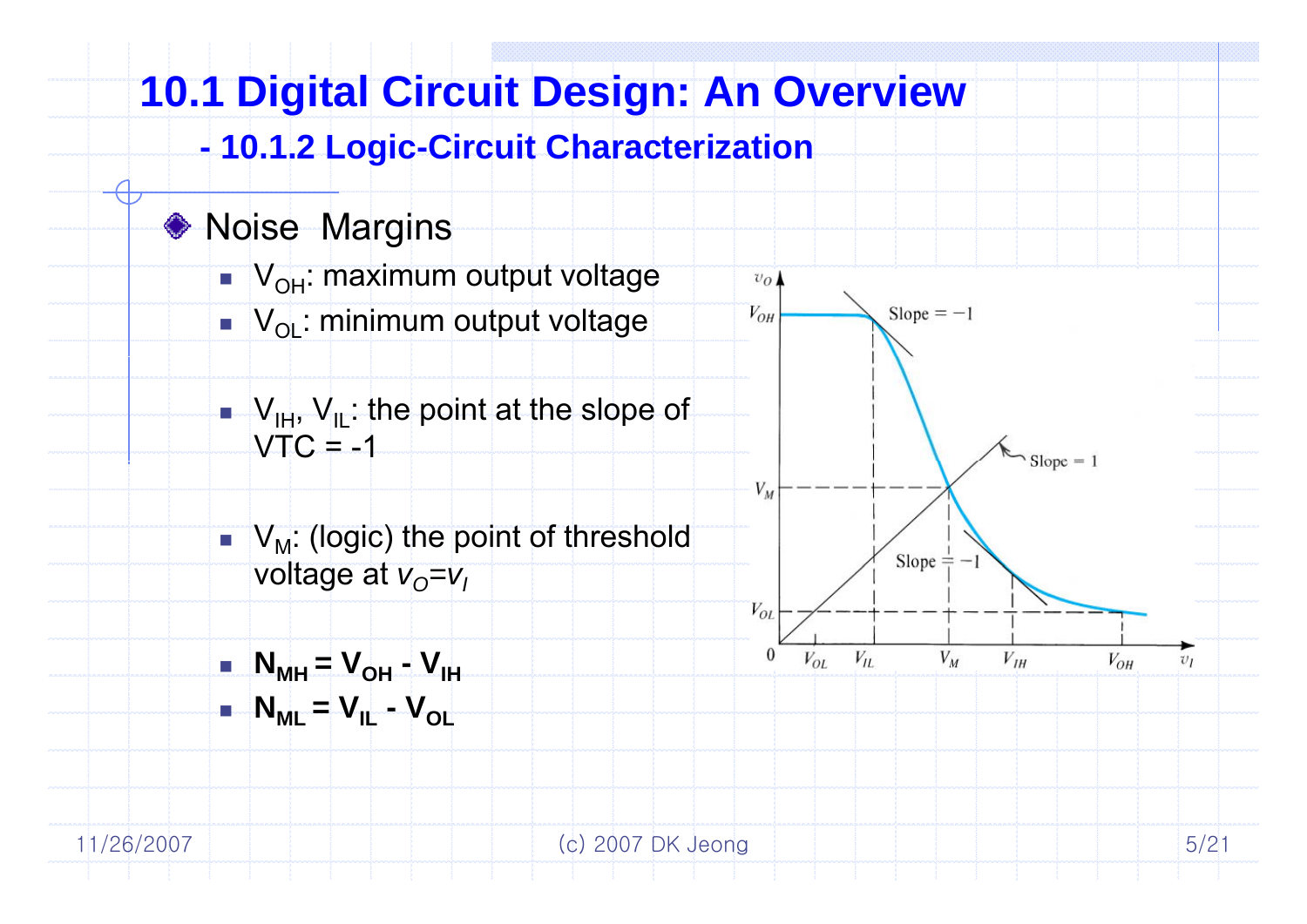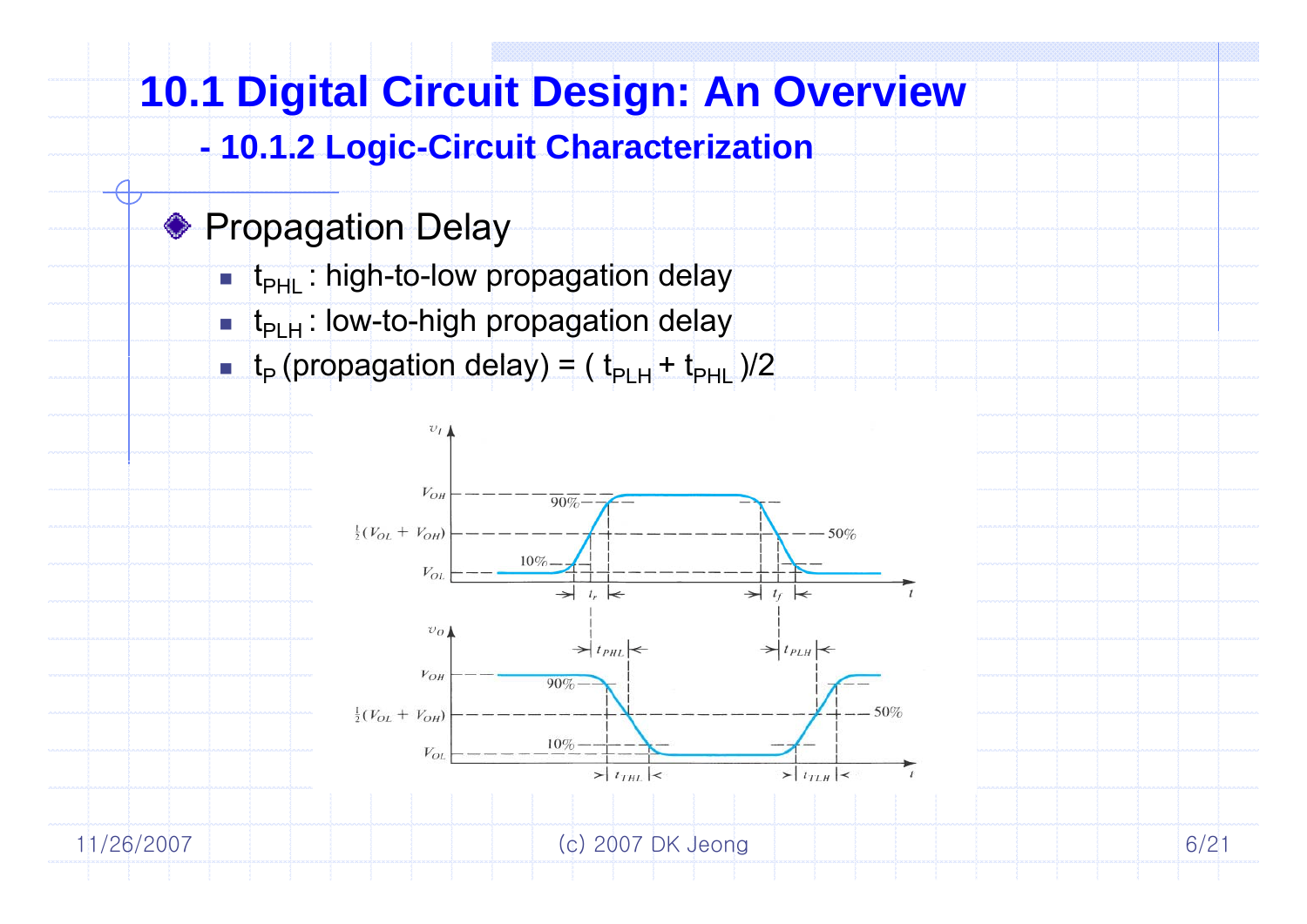#### **-10 1 2 Logic 10.1.2 -Circuit Characterization Circuit**

### **◆ Power Dissipation**

- П Two types of power dissipation: static and dynamic
- Static power

Г

- $\bullet$  The power that the gate dissipates in the absence of switching action
- $\bullet$  It results from the presence of a path in the gate circuit between the power supply and ground

### **Dynamic power**

- $\bullet$  Occurs when the gate is switched
- An inverter operated from a power supply  $V_{DD}$  and driving a load capacitance C, dissipates dynamic power  $\mathsf{P}^{\scriptscriptstyle\perp}_\mathsf{D}$

$$
P_D = fCV_{DD}^2
$$

( *f* is the frequency at which the inverter is being switched)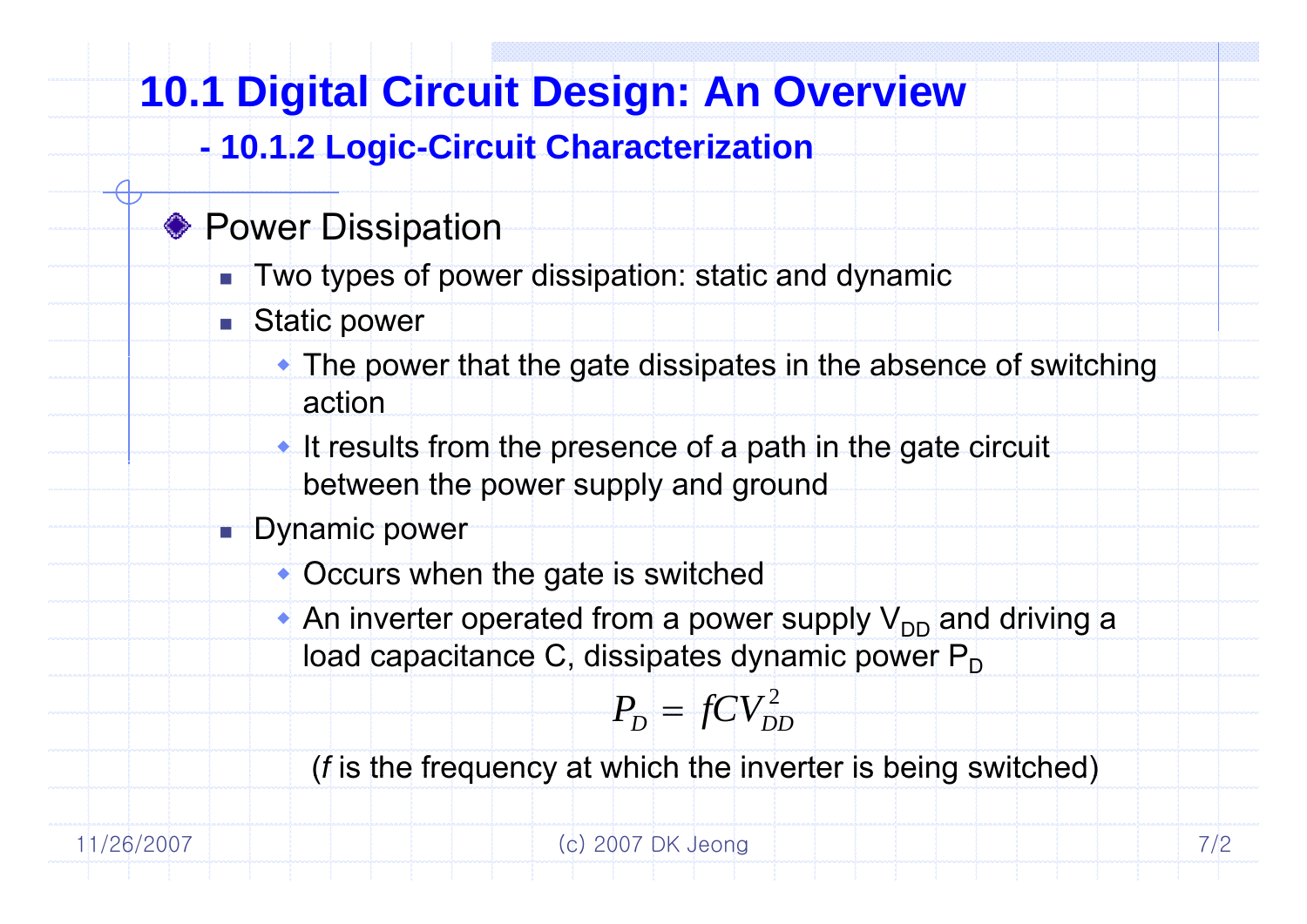#### **-10 1 2 Logic 10.1.2 -Circuit Characterization Circuit**

### ◆ Delay-Power Product

 $\mathbf{r}$  Goal: High speed performance combined with low power dissipation.

■ Figure-of-merit for comparing logic-circuit technologies is the delay-power product, defined as

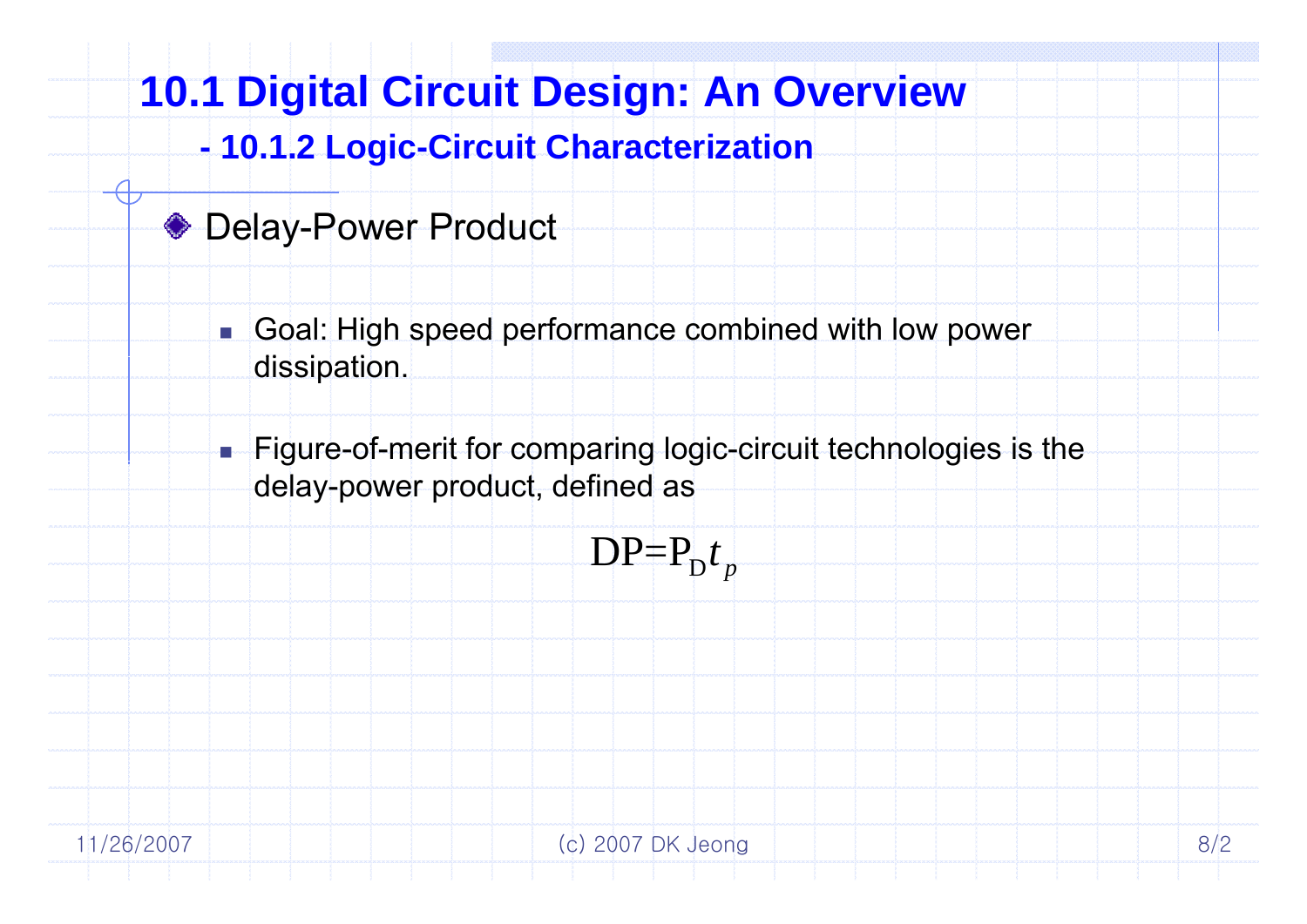#### **-10 1 2 Logic 10.1.2 -Circuit Characterization Circuit**

### Silicon Area

 An obvious objective in the design of digital VLSI circuits is the minimization of silicon area per logic gate.

## Fan-In and Fan-Out

- **The fan-in of a gate is the number of its inputs.**
- A four-input NOR gate has a fan-in of 4.

■ Fan-out is the maximum number of similar gates that a gate can drive while remaining within guaranteed specifications.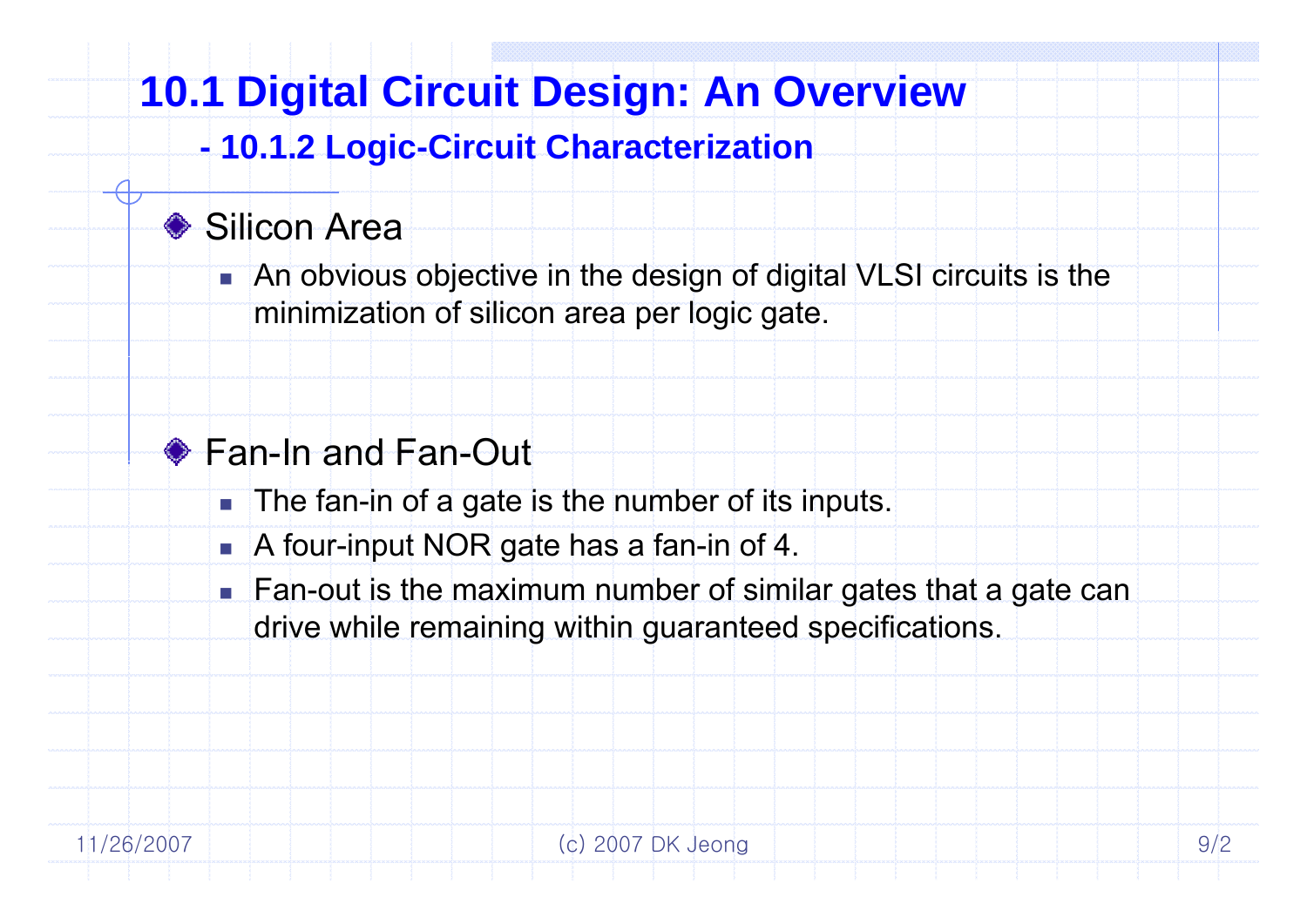### **- 10.2.1 Circuit Structure**

◆ The CMOS logic inverter consists of a pair of complementary MOSFETs switched by the input voltage  $\bm{\mathsf{v}}_l$ 

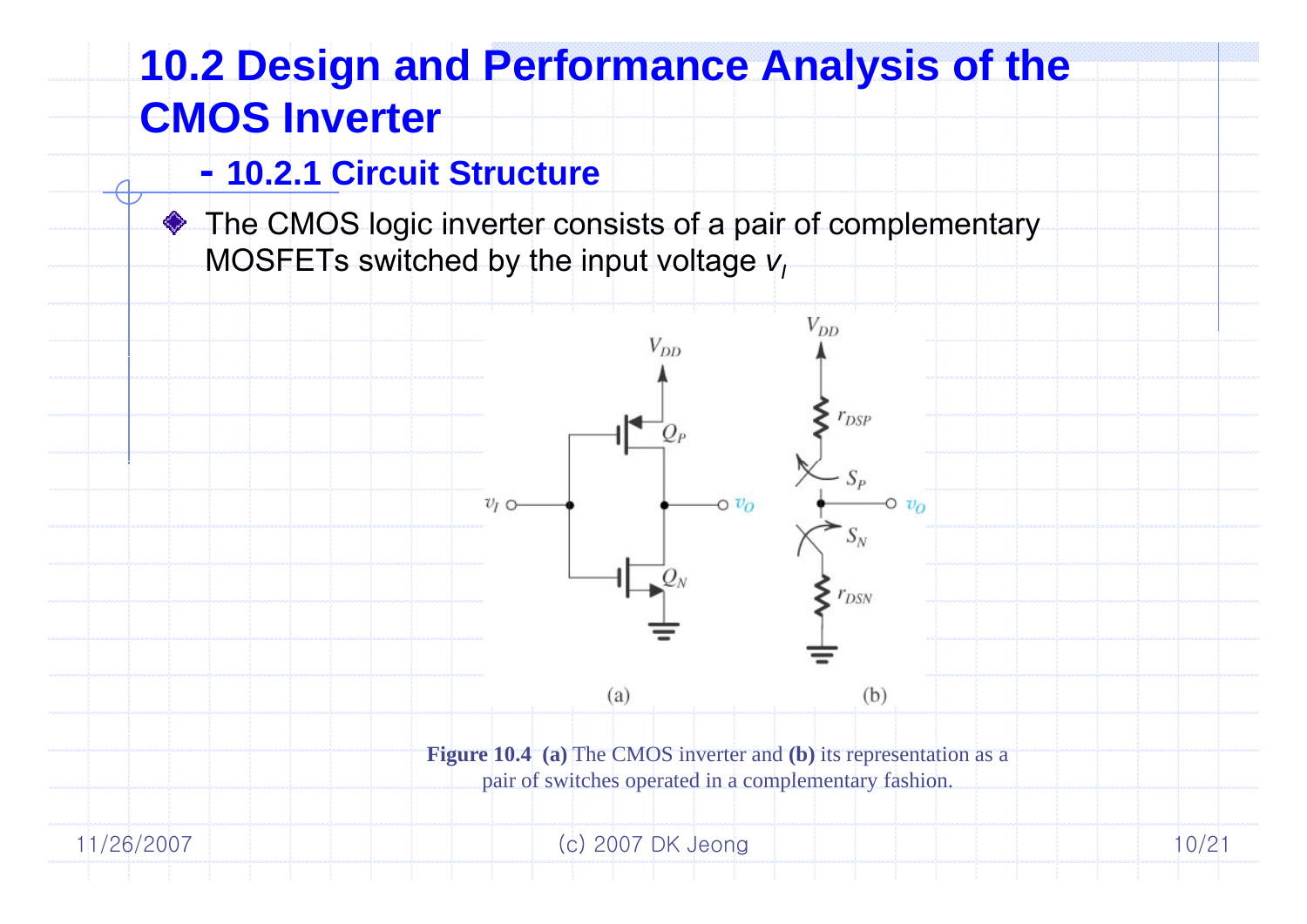■ The source of each device is

connected to its body, thus

eliminating the body effect.

 $V_{\text{ip}}$  are equal in magnitude.

resistance of the respective

 $\blacksquare$  Usually, the threshold voltages  $\mathsf{V}_{\mathsf{in}}$ 

■ Each switch is modeled by a finite on

transistor, evaluated near  $|v_{\text{DS}}|=0$ ,

 $r_{DSN} = 1/ \left| k_n \right| \left| \frac{W}{I} \right| \left| (V_{DD} - V_t) \right|$ 

 $|r_{\text{DSP}} = 1/ \mid k_{\text{P}} \mid \frac{W}{I} \mid (V_{\text{DD}} - V_{\text{r}})$ 

 $r_{\scriptscriptstyle DSP} = 1 \nvert / \nvert k_{\scriptscriptstyle P} \left( \frac{W}{L} \right) \nvert (V_{\scriptscriptstyle D D} - V_{\scriptscriptstyle D})$ 

 $r_{DSN} = 1/ \left\langle k_n \left( \frac{W}{L} \right) \right\rangle (V_{DD} - V_{\nu})$ 

*n*

 $=\sqrt{1-\left(k_{P}\left(\frac{W}{L}\right)_{p}\left(V_{DD}-V_{t}\right)\right)^{2}}$ 

*p*

 $=\frac{1}{\sqrt{\frac{k_n}{L}}}\left(\frac{V_{DD}-V_t}{V_{DD}-V_t}\right)$ 

 $\begin{bmatrix} \cdot & W \end{bmatrix}$ 

resistance, which is the source-drain

**- 10.2.1 Circuit Structure**

 $V_{DD}$ 

 $r_{DSP}$ 



 $(b)$  $(a)$ **Figure 10.4** (a) The CMOS inverter and **(b)** its  $\begin{bmatrix} B_{3N} \\ A_{11} \end{bmatrix}$   $\begin{bmatrix} n \\ L \end{bmatrix}$   $\begin{bmatrix} 1 & bD & 1 \end{bmatrix}$ representation as a pair of switches operated in a

complementary fashion.

11/26/2007 (c) 2007 DK Jeong 11/2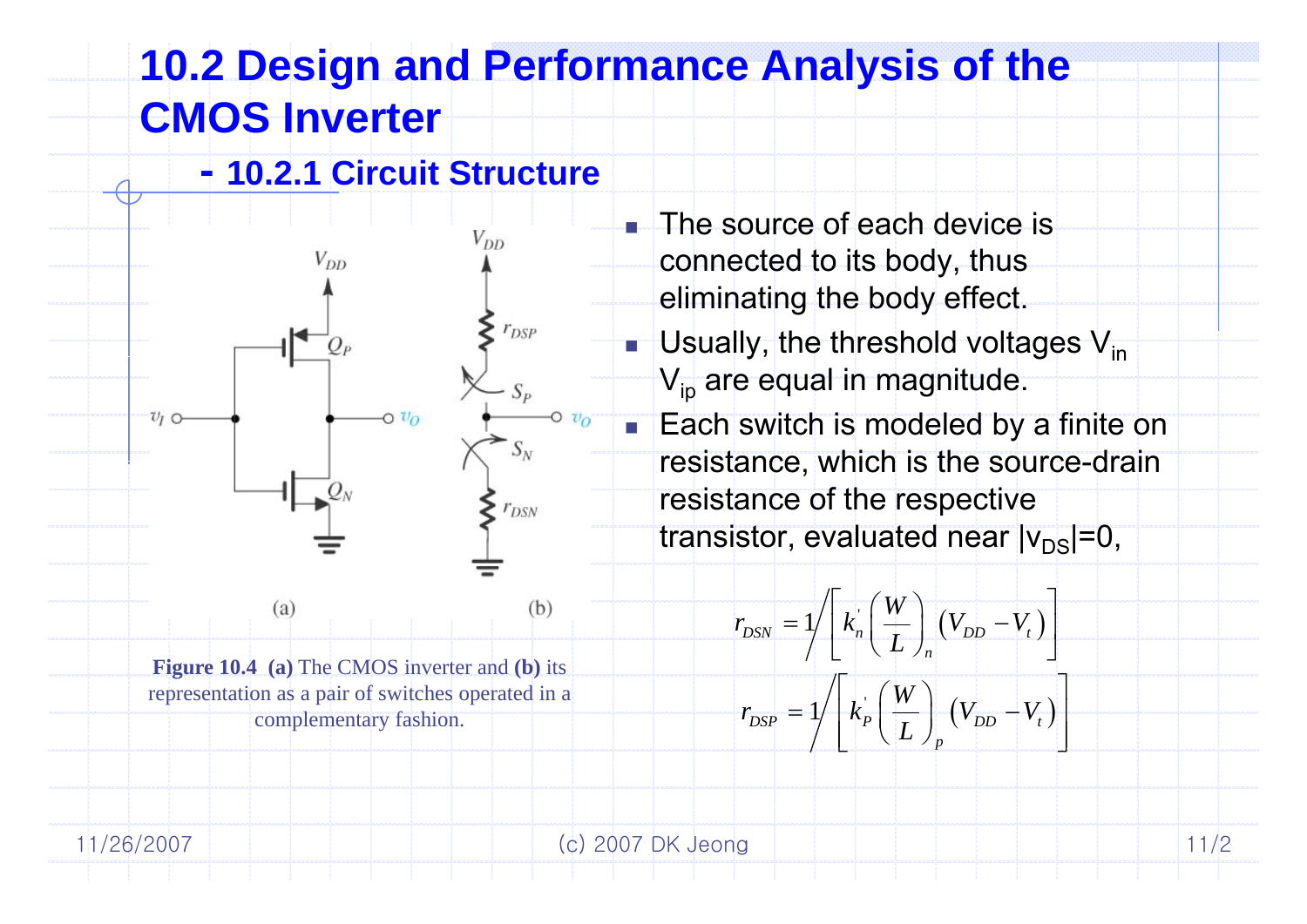### **- 10.2.2 Static Operation**

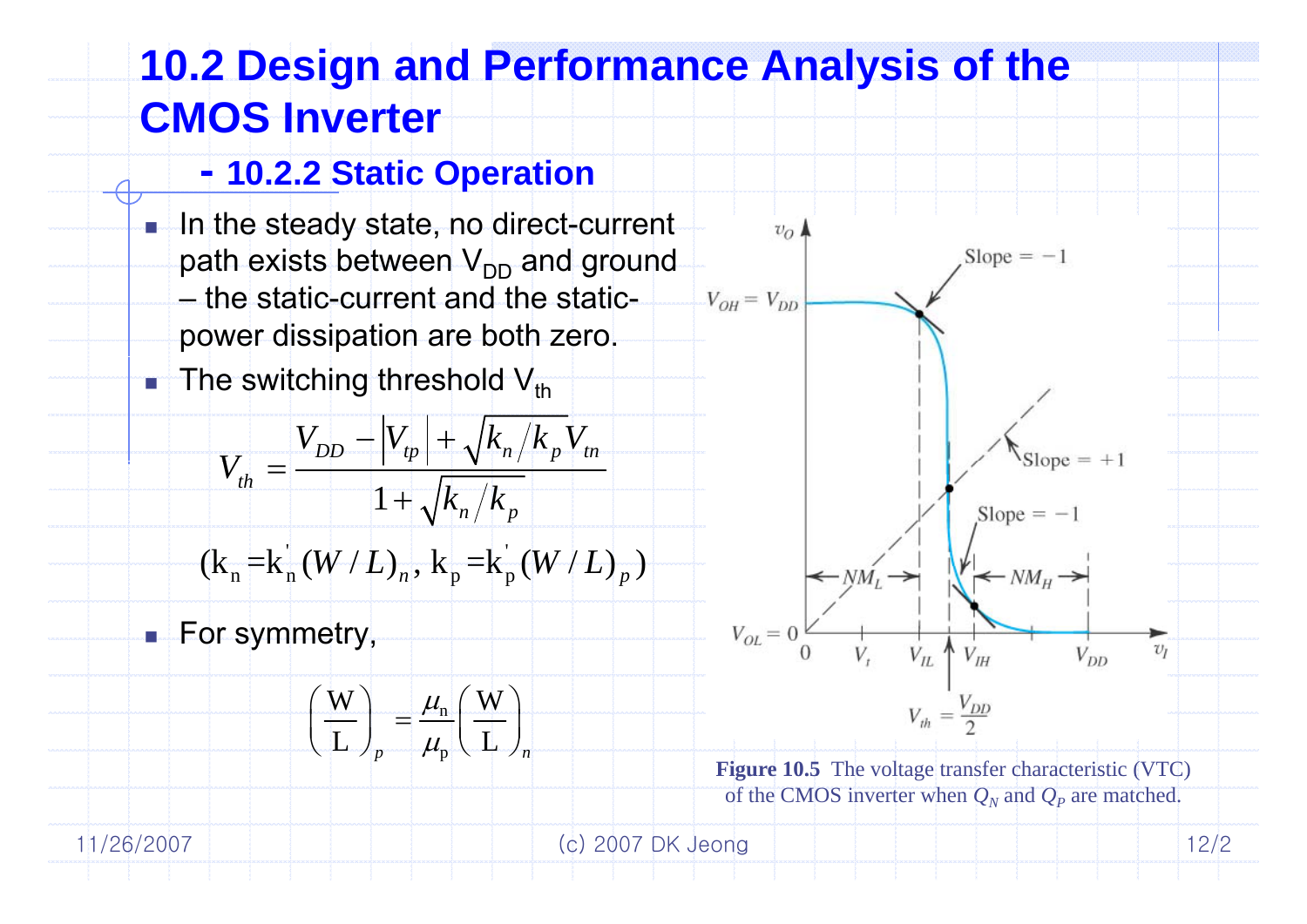

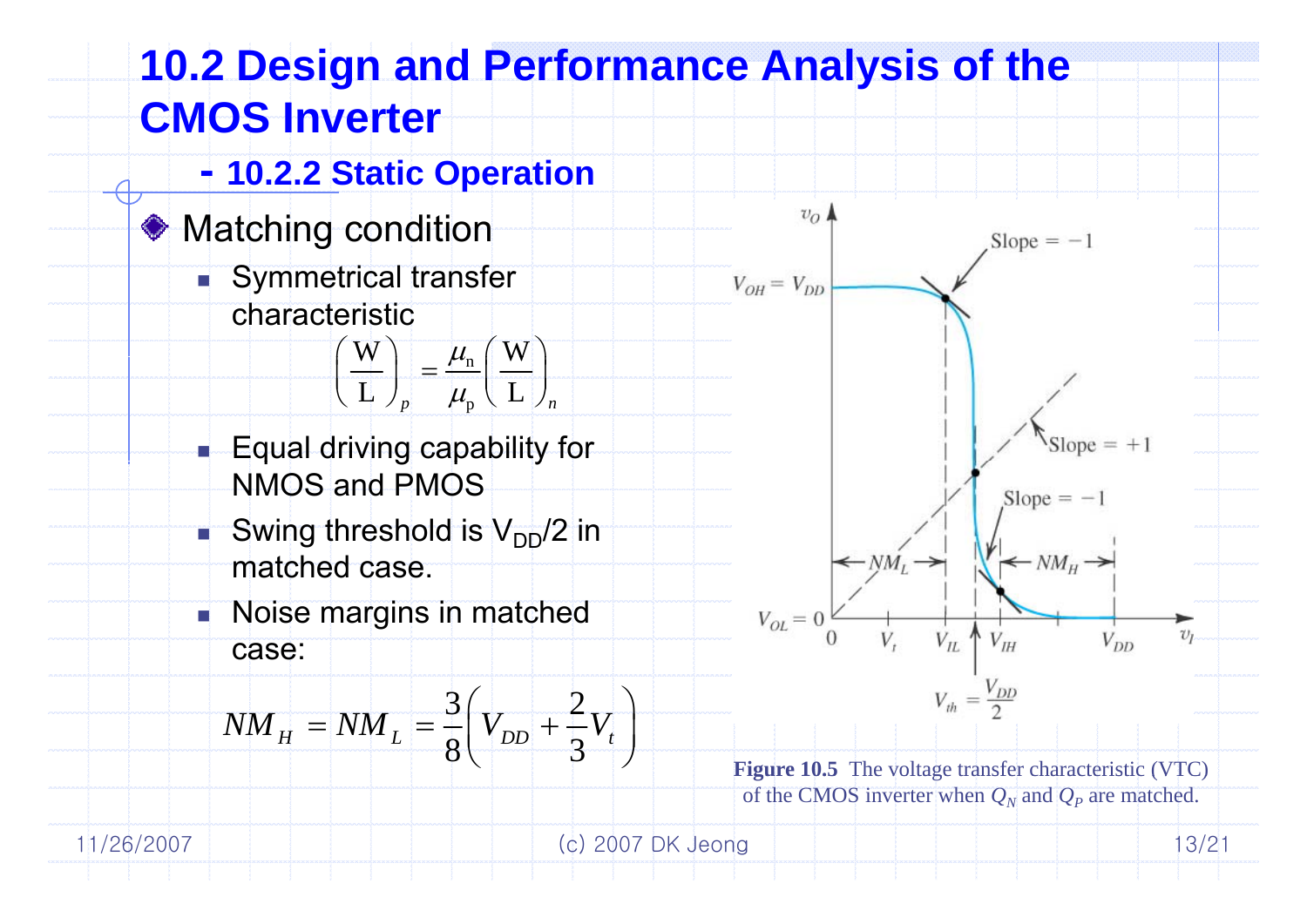- **- 10.2.3 Dynamic Operation**
- **♦ Capacitance calculations** 
	- F.  $\blacksquare$  The gate-drain overlap capacitance $\rightarrow$ 2 $\mathsf{C}_{\mathsf{gd}}$ (2 arises because of the Miller effect.)
	- F. ■ The drain-body capacitance  $\rightarrow$  C<sub>db</sub> (no miller effect)
	- F.  $\blacksquare$  The input capacitance of second inverter  $\rightarrow$   $\text{C}_{\text{g}3}$ + $\text{C}_{\text{g}4}$  $=(\mathsf{W}\mathord{\cdot}\mathsf{L})_3 \mathsf{C}_{\mathsf{ox}}$ + $(\mathsf{W}\mathord{\cdot}\mathsf{L})_4 \mathsf{C}_{\mathsf{ox}}$ + $\mathsf{C}_{\mathsf{gsov3}}$ + $\mathsf{C}_{\mathsf{gdov4}}$ + $\mathsf{C}_{\mathsf{gsov4}}$ + $\mathsf{C}_{\mathsf{gdov4}}$
	- F ■ The wiring capacitance  $\rightarrow$  C<sub>w</sub>
	- F The total value of load capacitance C is given by

$$
C = 2C_{gd1} + 2C_{gd2} + C_{db1} + C_{db2} + C_{g3} + C_{g4} + C_w
$$



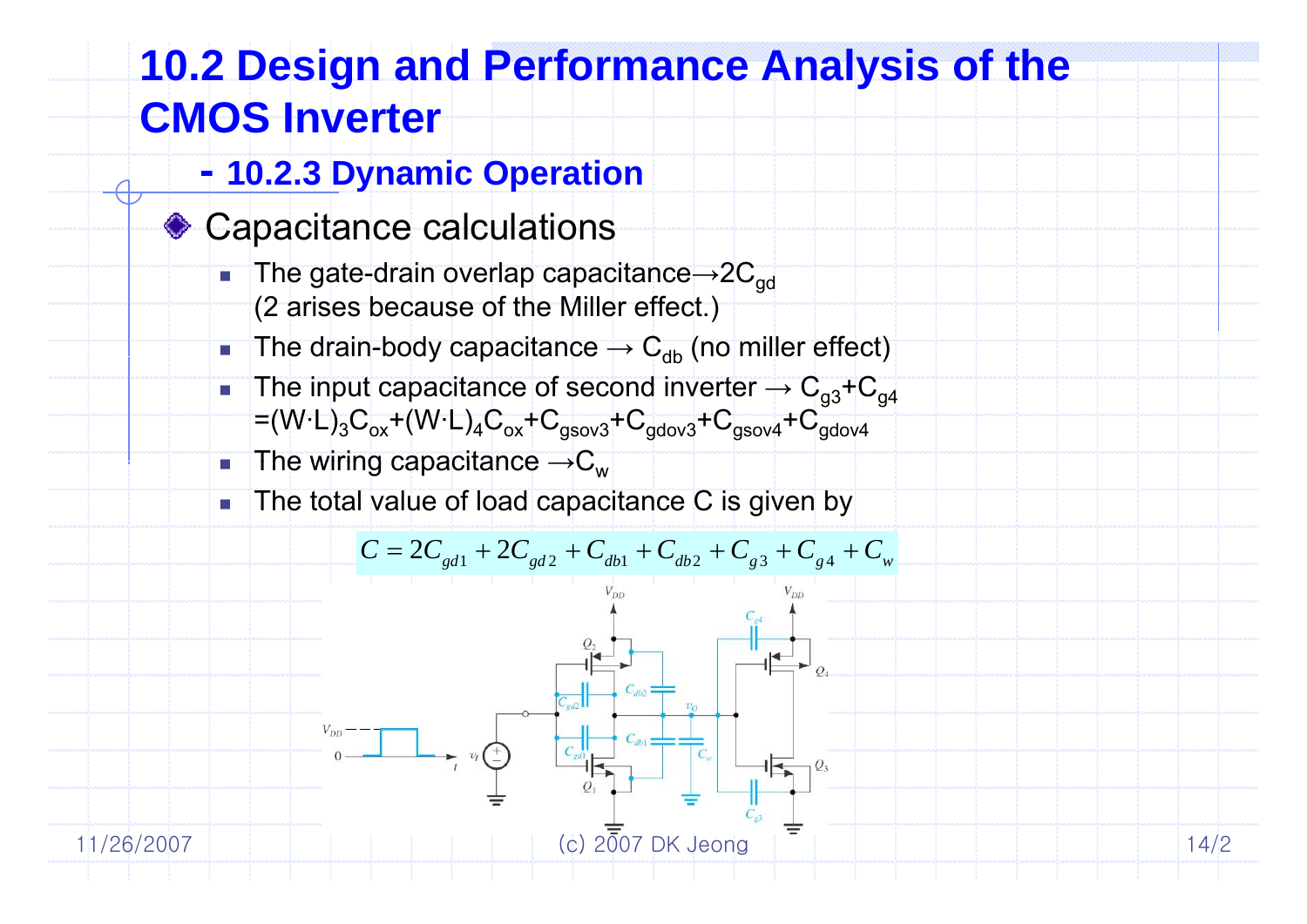#### **10.2 Design and Performance Analysis of the CMOS Inverter - 10.2.3 Dynamic Operation** ◆ Determining the propagation delays **Computing an average value for the** discharge current during the interval  $\begin{array}{ccc}\n & & & & & \overrightarrow{v_{\text{D}}} \\
& & & & & \overrightarrow{v_{\text{D}}} \\
& & & & & \overrightarrow{v_{\text{D}}} \\
& & & & & \overrightarrow{v_{\text{D}}} \\
& & & & & \overrightarrow{v_{\text{D}}} \\
& & & & & \overrightarrow{v_{\text{D}}} \\
& & & & & \overrightarrow{v_{\text{D}}} \\
& & & & & \overrightarrow{v_{\text{D}}} \\
& & & & & \overrightarrow{v_{\text{D}}} \\
& & & & & \overrightarrow{v_{\text{D}}} \\
& & & & & \overrightarrow{v_{\text{D}}} \\
& & & & & \overrightarrow{v_{\text{D}}} \\
& & & & & \over$ t=0 to t=t<sub>PHL</sub> The average discharge current  $\mathcal{L}_{\mathcal{A}}$  $i_{\textit{DN}}\mid_{\textit{av}} = \frac{1}{2}\bigl[i_{\textit{DN}}(0) + i_{\textit{DN}}(t_{\textit{PHL}})\bigr]$  where,  $=\frac{1}{2}k\int_{R}^{R}\left(\frac{W}{L}\right)_{N}\left(V_{DD}\right)$  $1_L$   $(W)$   $\alpha$   $V^2$ *W* $V_{DD}$ <br>0  $i_{DN}(0) = \frac{1}{2}k'_{n} \left( \frac{V}{L} \right)_{N} (V_{DD} - V_{N})$  $_{DN}(0) = \frac{1}{2}k'_{n}\left(\frac{N}{L}\right)_{N}(V_{DD}-V_{t})$  $V = 1(V)^2$  $\mathcal{W}_D(t_{PHL}) = k \frac{V_n}{L} \left( \frac{W}{L} \right)_n \left( V_{DD} - V_t \right) \frac{V_{DD}}{2} - \frac{1}{2} \left( \frac{V_{DD}}{2} \right)^2$  $(V_{DD} - V_t) \frac{V_{DD}}{2} - \frac{1}{2}$  $D_{D}(t_{PHL}) = k \frac{V}{n} \left( \frac{W}{L} \right)_{n} \left( V_{DD} - V_{t} \right) \frac{V_{DD}}{2} - \frac{1}{2} \left( \frac{V_{DD}}{2} \right)$ ■ Assuming V<sub>t</sub>=0.2V<sub>DD</sub>, t<sub>PHL</sub> is  $C\Delta V$   $CV_{\text{op}}/2$  1.7 $C$  $/2$  1.7  $=\frac{C\Delta V}{i_{D\!N}}\frac{eV_{DD}/2}{\left|i_{D\!N}\right|_{av}}\approx\frac{1.7C}{k_{n}^{'}\left(\frac{W}{L}\right)_{n}V_{DD}}$  $P_{PHL} = \frac{C \Delta V}{i_{DN} \vert_{av}} = \frac{C V_{DD} V}{i_{DN} \vert_{av}}$ **Figure 10.7** Equivalent circuits for determining the  $t_{PHL} = \frac{1}{i_{\text{DM}}} = \frac{1}{i_{\text{DM}}} \approx \frac{1}{i_{\text{DM}}}$  $\frac{1}{a_v}$   $\left| \frac{l_{\text{DN}}}{l_{\text{NN}}} \right|_{av}$   $\left| \frac{l_{\text{NN}}}{l_{\text{NN}}} \right|$ propagation delays (a)  $t_{PHL}$  *and* (b)  $t_{PLH}$  of the inverter.  $k'$ ,  $|\cdot - | V$ *n*11/26/2007 (c) 2007 DK Jeong 15/21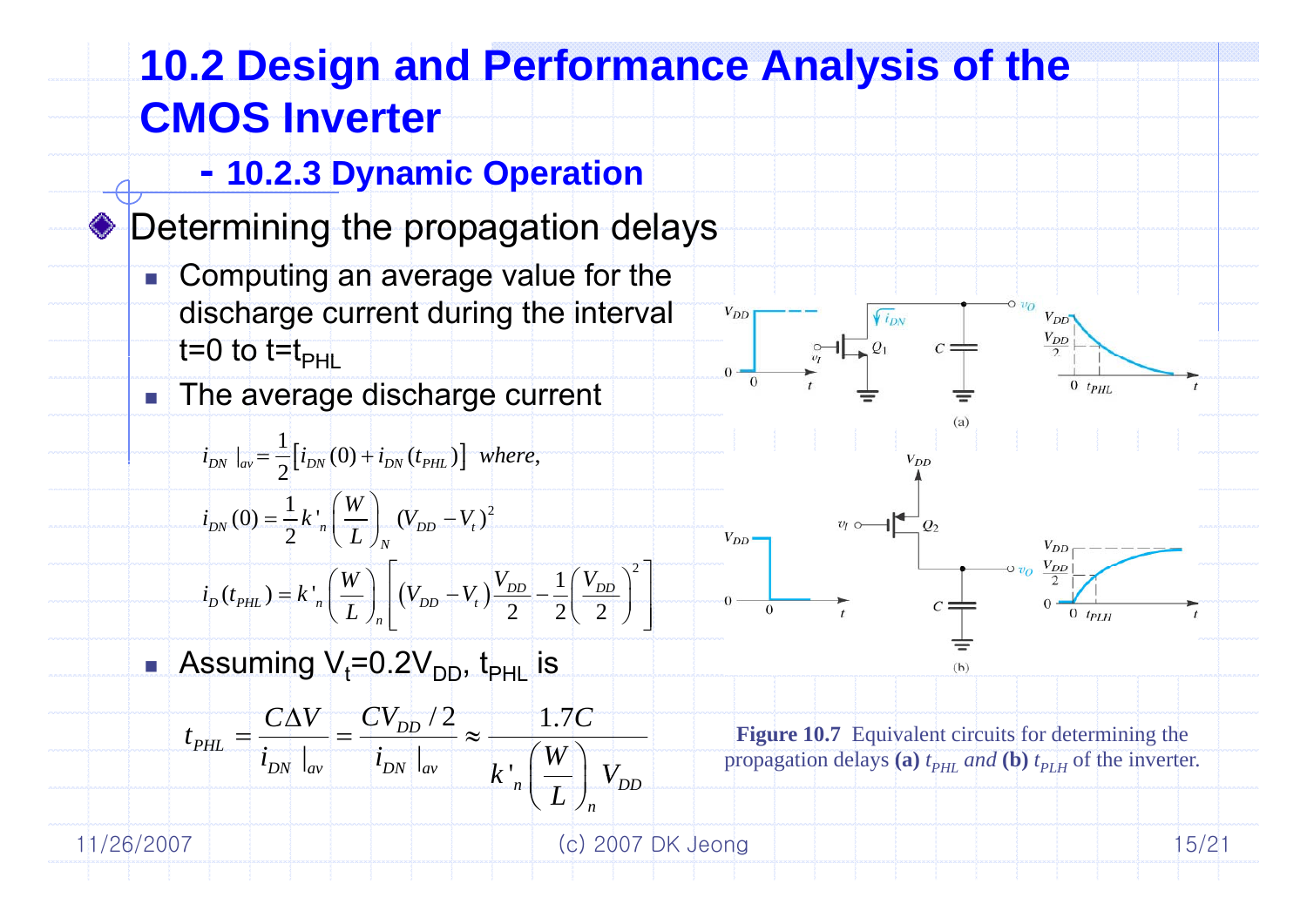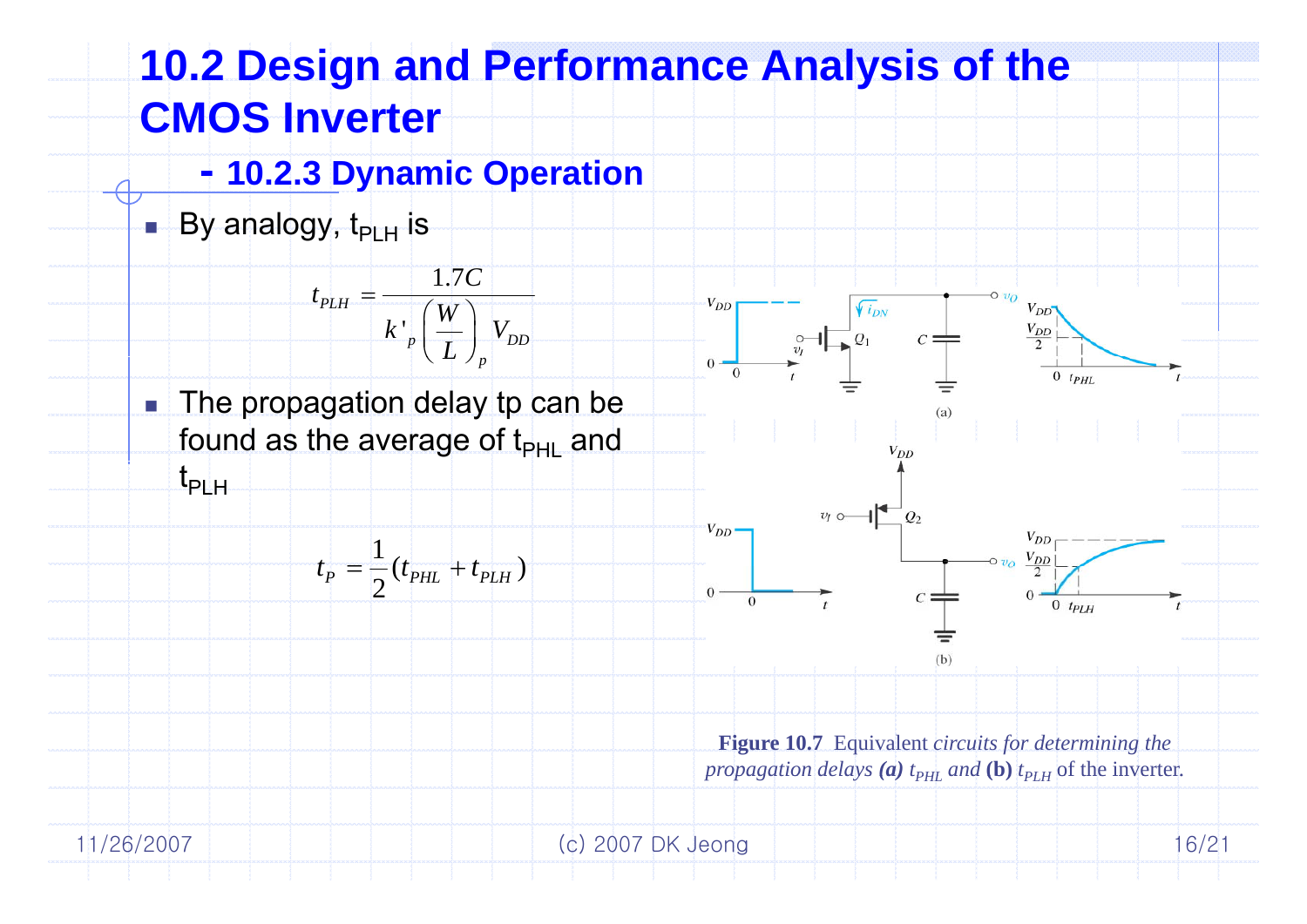- **- 10.2.4 Dynamic Power Dissipation**
- ◆ The dynamic power dissipated in the CMOS inverter is given by

$$
P^{}_{\!D} = fCV^2_{DD}
$$

where *f* is the frequency at which the gate is switched.

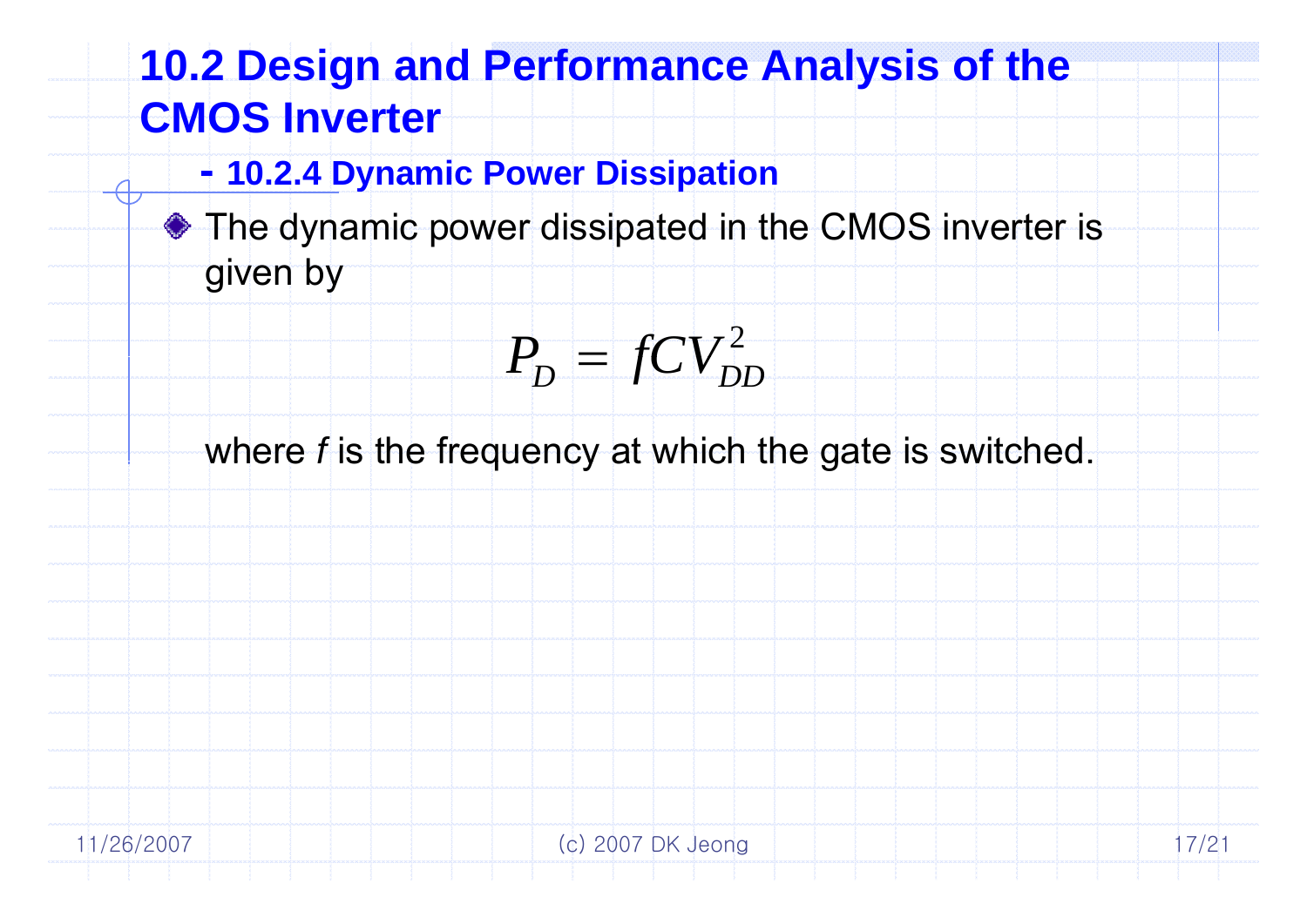### ◆ Example 10.1

Consider a CMOS inverter fabricated in a 0.25-µm process for which  $\rm C_{ox}$  = 6 fF/μm<sup>2</sup>, μ<sub>n</sub>C<sub>ox</sub> = 115 μA/V<sup>2</sup>, μ<sub>p</sub>C<sub>ox</sub> = 30 μA/V<sup>2</sup>, V<sub>tn</sub> = -V<sub>tp</sub> = 0.4 V, and V<sub>DD</sub> = 2.5 V. The W/L ratio of Q<sub>N</sub> is 0.375 µm/0.25 µm, and that for Q<sub>P</sub> is 1.125 µm/0.25 μm. The gate-source and gate drain overlap capacitances are specified to be 0.3 fF/ μm of gate width. Further, the effective value of drain body capacitances are  $\rm C_{dbn}$  = 1 fF and  $\rm C_{dbp}$  = 1 fF. The wiring capacitance  $\rm C_{w}$  = 0.2  $\,$ fF. Find t<sub>PHL</sub>, t<sub>PLH</sub>, and t<sub>p</sub>.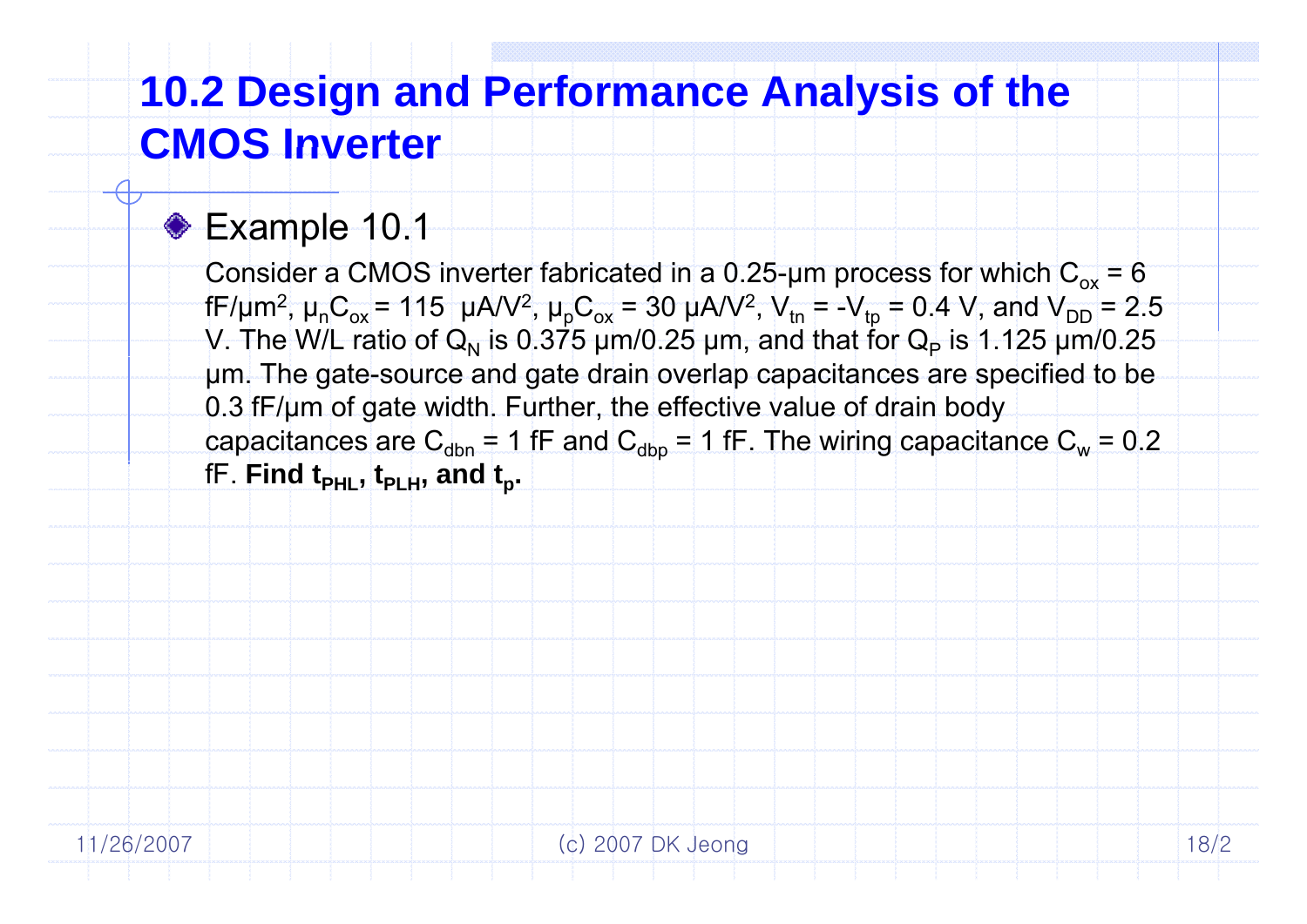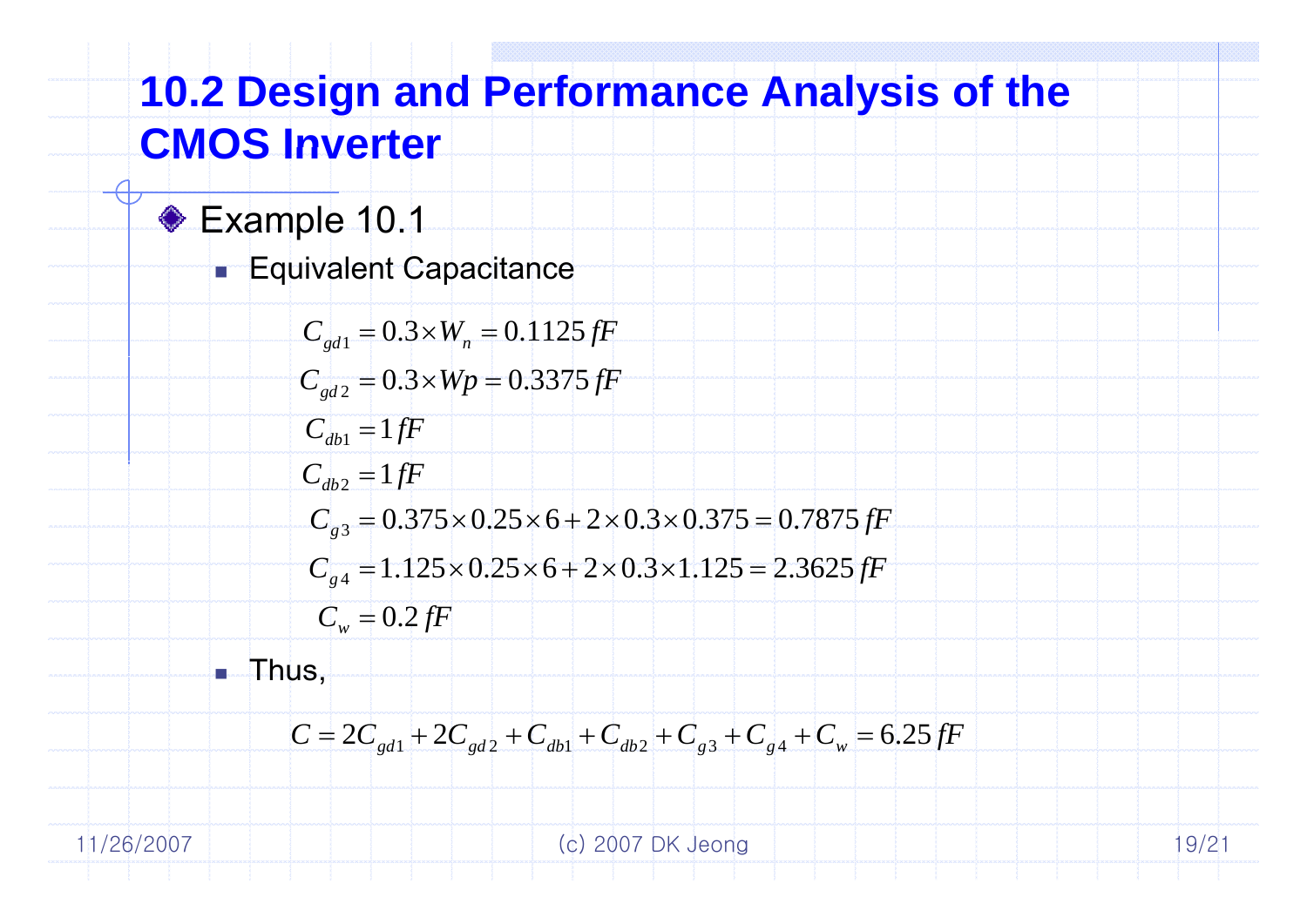